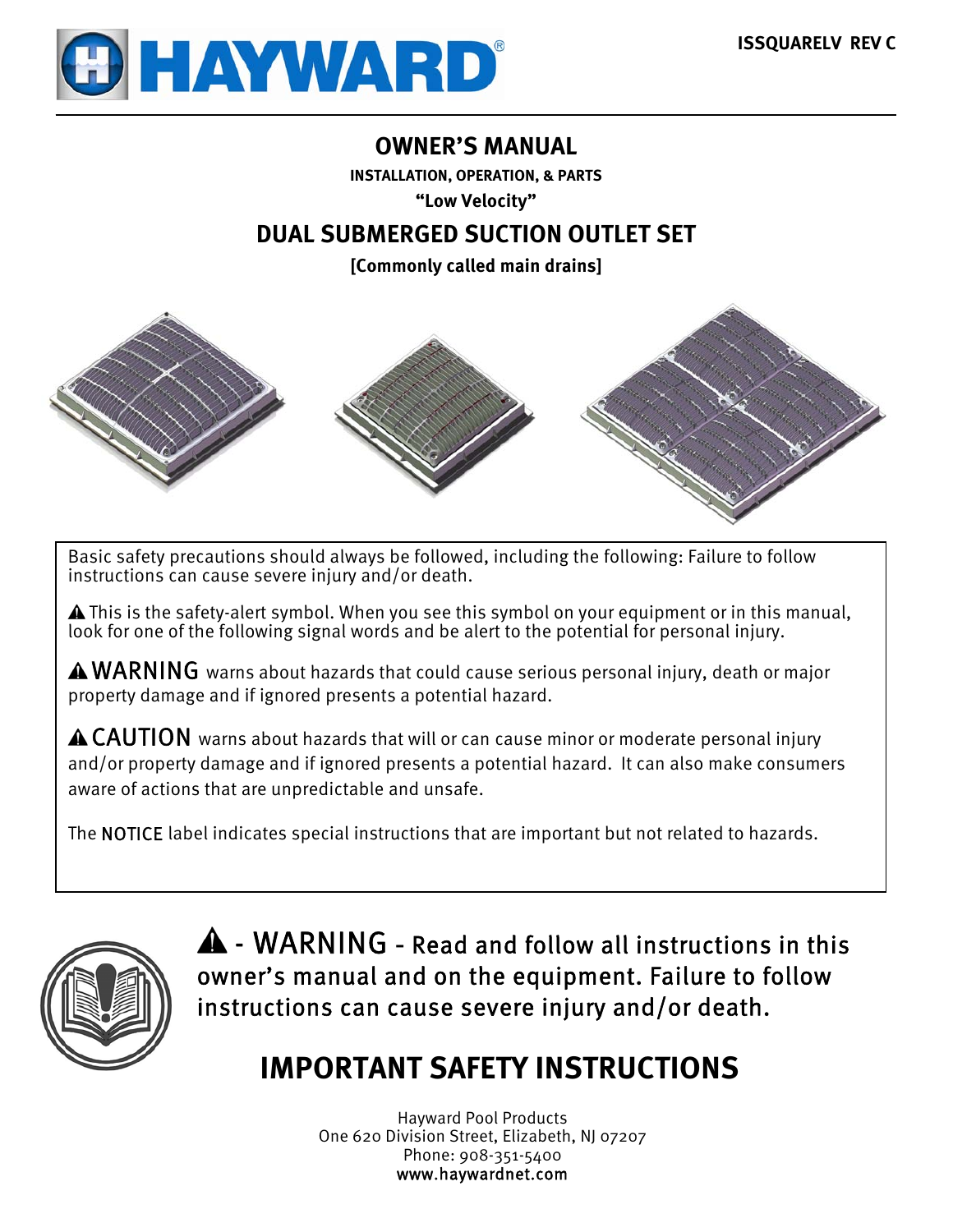# **O HAYWARD WARNING – Suction Entrapment Hazard.**

Hair Entrapment- Hair becomes knotted or snagged in an outlet cover.

unsecured can cause severe injury or death due to the following entrapment hazards:



Limb Entrapment- A limb sucked or inserted into an opening of a circulation outlet with a broken or missing cover in the pool resulting in a mechanical bind or swelling

Suction in suction outlets and/or suction outlet covers which are damaged, broken, cracked, missing, or



Body Suction Entrapment- Suction applied to a large portion of the body or limbs resulting in an entrapment. Evisceration/ Disembowelment Entrapment- Suction applied directly to the intestines through an unprotected sump or suction outlet with a missing or broken cover.



Mechanical Entrapment- Potential for jewelry, swimsuit, hair decorations, finger, toe or knuckle to be caught in an opening of an outlet or cover.

## To Reduce the risk of Entrapment Hazards:



o A minimum of two functioning suction outlets per pump must be installed. Suction outlets in the same plane (i.e. floor or wall), must be installed a minimum of three feet (3') [.91 meter] apart, as measured from suction pipe center to suction pipe center. (See Diagram 1. If suction outlets are to be located closer then three feet (3') [.91 meter] apart, they shall be located in different planes (i.e., one on the bottom, and one on the vertical wall, or one on each of two separate vertical walls.) (See Diagram 2)

- o Dual suction fittings shall be placed in such locations and distances to avoid "dual blockage" by a user.
- o Dual suction fittings shall not be located on seating areas or on the backrest for such seating areas.
- o The maximum system flow rate shall not exceed the flow rating of any listed (per ANSI/APSP 16-2011, ASME A112.19.8-2007, APSP-7) suction outlet cover installed.
- o Keep suction outlet components clear of debris, such as leaves, dirt, hair, paper and other material.
- o Never use a Pool or Spa if any suction outlet component is damaged, broken, cracked, missing, or not securely attached.
- o Prior to each use of the swimming pool and/or spa, observe and replace damaged, broken, cracked, missing, or not securely attached suction outlet components immediately.
- o Remove pressure test plugs and/or plugs used in winterization of the pool/spa from the suction outlets.
- o Two or more suction outlets per pump should be installed in accordance with latest APSP Standards and CPSC guidelines. Follow all National, State, and Local codes applicable.
- o Multiple layers of protection are available including installation of a vent pipe system, a gravity flow system, or a vacuum release system.
- o Suction outlet components have a finite life, the cover/grate should be inspected frequently and replaced at least every seven years or if found to be damaged, broken, cracked, missing, or not securely attached.
- o Do not exceed maximum flow rate stated on suction fitting.
- o Only replace a pump with one with a similar flow curve, avoid a pump with a higher horsepower rating.
- o To reduce the risk of body entrapment, installation of the field fabricated sumps must be such that the top of the mounted WG1031BLV2 or WG1033BLV2 cover is a minimum of 1  $\frac{1}{2}$ " above; and the top of the mounted WG1032BLV2 cover is a minimum of 1 13/16" above, the finished pool surface over an area larger than 40" on a diagonal.

## USE ONLY HAYWARD GENUINE REPLACEMENT PARTS

Page 2 of 8 **DUAL SUCTION OUTLET SET** ISSQUARELY REV C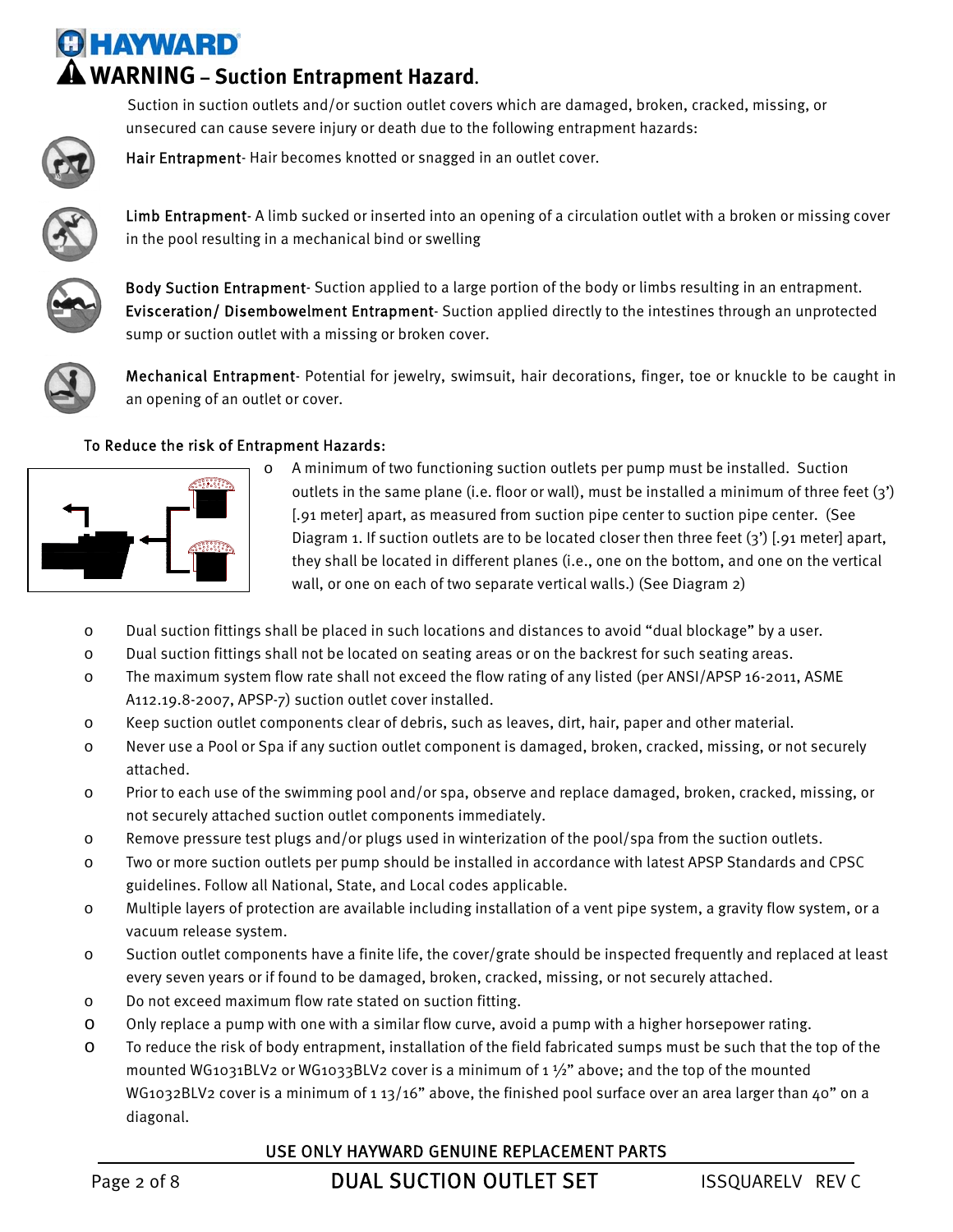# **O HAYWARD RECOMMENDED SYSTEM SPECIFICATIONS:**



WG1031BLV2 Suction Outlet Cover (Replacement sold as a WGX1031BLV2) is rated for 108 GPM Wall Mounted or 190 GPM Floor Mounted for single or multiple suction outlet use. (9" x 9")

WG1032BLV2 Suction Outlet Cover (Replacement sold as a WGX1032BLV2) is rated for 260 GPM Wall Mounted or 392 GPM Floor Mounted for single or multiple suction outlet use. (12" x 12")

WG1033BLV2 Suction Outlet Cover (Replacement sold as a WGX1033BLV2) is rated for 520 GPM Wall Mounted or 520 GPM Floor Mounted for single or multiple suction outlet use (This is a package of four 9" x 9" covers and frames) (18" x 18")

In the event of one suction outlet being blocked, the remaining suction outlets serving that system shall have a flow rating capable of the full flow of the pump(s) for the specific suction system.

- Example: In the System shown in Diagram 1, two (2) 12" x 12" suction outlet covers are selected and mounted on the floor. These covers are individually rated for 392 GPM. For a desired flow rate through the pump of 120 GPM, a minimum pipe size from the Chart 1 is selected at 3". At the desired flow of 120 GPM one cover could be partially blocked and the other suction outlet flow would be below the rated 392 GPM of the "Floor" mounted suction outlet cover. Since there are two outlets flowing in normal operation, and the allowable velocity in the interconnecting piping is only 3ft/sec, the same pipe size is required in the interconnecting piping.
- Example: In the System shown in Diagram 2, one (1) 12" x 12" suction outlet cover mounted in the floor, rated at 392 GPM, and one (1) 12" x 12" suction outlet cover mounted on the wall, rated at 260 GPM. For a desired flow rate through the pump of 200 GPM, a minimum pipe size from the Chart 1 is selected at 4". At the desired flow of 200 GPM either cover could be totally blocked and the other suction outlet flow would be below the rated 260 GPM of the wall mounted suction outlet cover. Note: Flow may be limited by entrapping force in dual suction systems.



### USE ONLY HAYWARD GENUINE REPLACEMENT PARTS

Page 3 of 8 **DUAL SUCTION OUTLET SET** ISSQUARELY REV C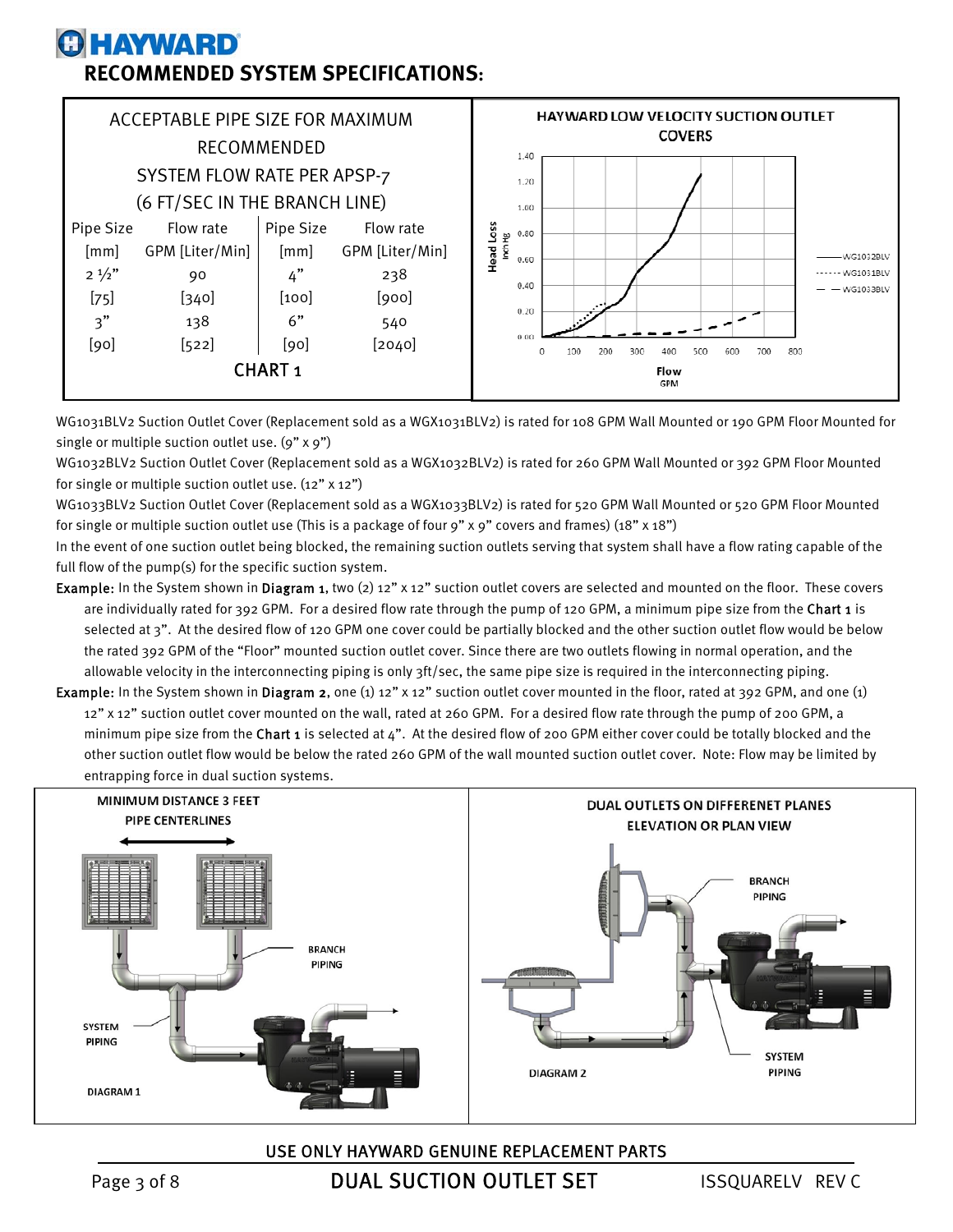# **A HAYWARD**

INSTALLATION INSTRUCTIONS: - Use a #2 Philips head Screwdriver.

NOTICE: When installing WG1031LV2PAK2, WG1032LV2PAK2 or WG1033LV2PAK2 refer to ANSI/APSP 16-2011 for the proper instructions on how to construct the field-fabricated sump. See Illustration on Page 7

# Parts List



| WG1032LV2PAK2 12"x12" or WG1031LV2PAK2 9"x9"    |  |  |
|-------------------------------------------------|--|--|
| <b>Outer Frame and Cover Assembly Dual Pack</b> |  |  |

| Item | Description             | Qtv           |
|------|-------------------------|---------------|
|      | Cover                   |               |
| っ    | Inner Frame             | 2 (Installed) |
|      | Machine Screw #10-24    |               |
|      | #13-9 Self Taping Screw | 8 (Installed) |
|      | <b>Outer Frame</b>      |               |

# WGX1032BLV2 12" x 12" WGX1031BLV2 9" X 9"

## Replacement Cover and Inner Frame

| Item     | <b>Description</b>      | ∩tv∶ |
|----------|-------------------------|------|
|          | Cover                   |      |
| <u>ົ</u> | Inner Frame             |      |
|          | Machine Screw #10-24    |      |
|          | #13-9 Self Taping Screw |      |

**4**



**3**

# **Warning – Suction Entrapment Hazard.**

Suction in suction outlets and/or suction outlet covers which are installed in a small area and/or below the surrounding surface can cause severe injury or death due to body entrapment hazard. **·**To reduce the risk of body entrapment, installation of the field fabricated sumps must be such that the top of the mounted cover is a minimum of 1 1/2" for the 9" x 9" and 1 13/16" for the 12" x 12"above the finished pool surface over an area larger than 40" on a diagonal.

When replacing a SP1031B grate with a replacement cover WGX1031BLV2, in an existing SP1031A Outer Frame (One that does not have inner frame installed), the grate is removed and discarded.

When replacing a SP1032B grate with a replacement cover WGX1032BLV2, in an existing SP1032A Outer Frame (One that does not have inner frame installed), the grate is removed and discarded.

Locate the Inner Frame (Item 2) and using four (4) screw #13-9 x  $5/8$ " (Item 4) Secure Inner Frame to Outer Frame. Should you not be able to secure the Inner Frame to the Outer Frame using the existing holes in the Outer Frame; drill four.149" (#25) diameter holes in the Outer Frame, using the holes in the Inner Frame to locate the holes to drill in the Outer Frame. Using four (4) screw #13-9 x 5/8" (Item 4) <code>Secure</code> Inner Frame to Outer Frame utilizing the four (4) new holes.

Locate the Cover (Item 1) and using four (4) #10-24 x 15/16" long screws (Item 3) Secure to the Inner Frame.

When replacing a WG1031B, aWG1031BLV, a WG1032B or a WG1032BLV cover, Do NOT remove the Inner Frame from the Square Frame unless it is damaged. The four screws in the corners of the cover are retained in the cover. New screws should be used whenever the cover is replaced.

## USE ONLY HAYWARD GENUINE REPLACEMENT PARTS INCLUDING SCREWS.

#### USE ONLY HAYWARD GENUINE REPLACEMENT PARTS

Page 4 of 8 **DUAL SUCTION OUTLET SET** ISSQUARELY REV C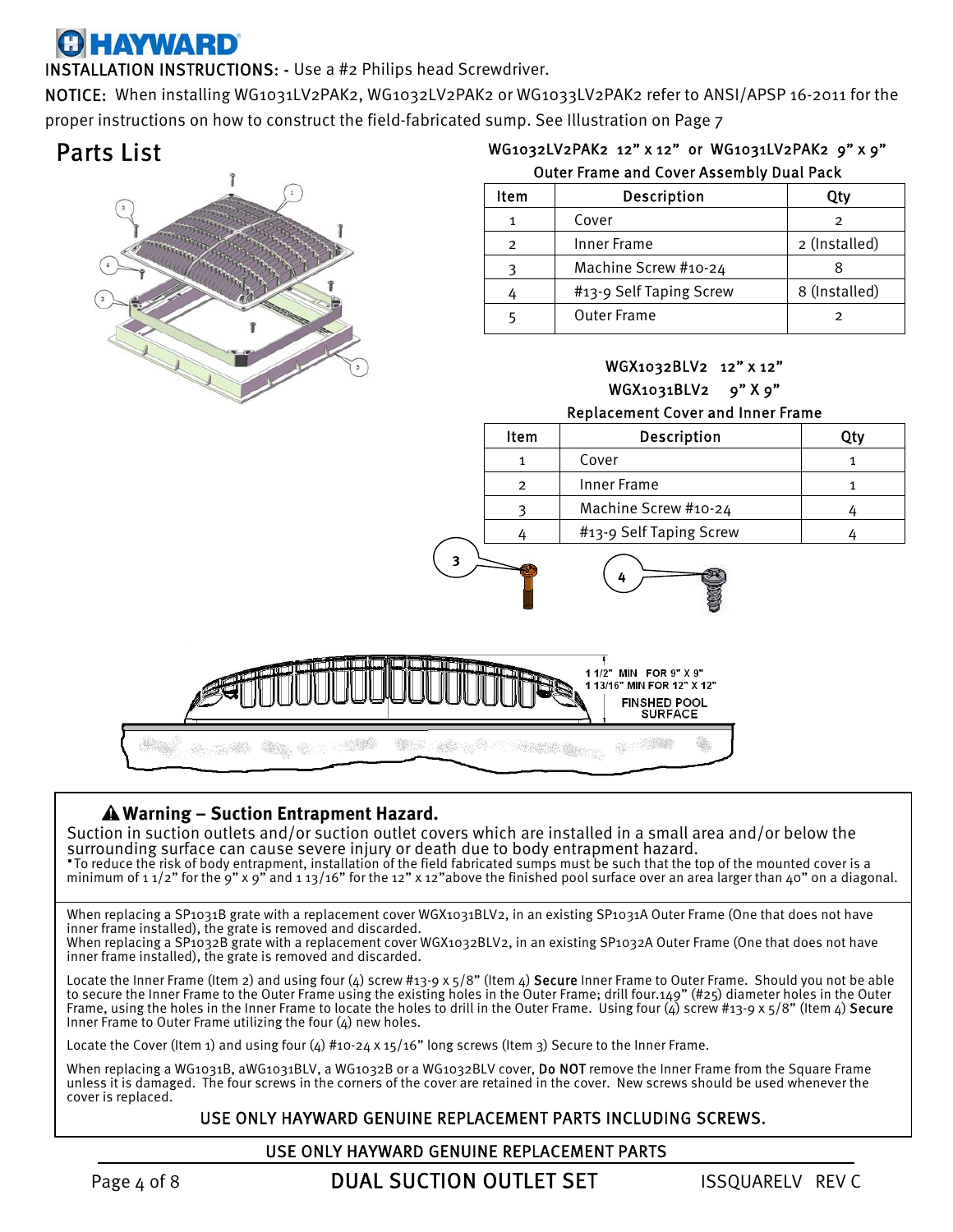# **GHAYWARD**

# INSTALLATION INSTRUCTIONS: - Use a #2 Philips head Screwdriver.

 NOTICE: When installing WG1031LV2PAK2, WG1032LV2PAK2 or WG1033LV2PAK2 refer to ANSI/APSP 16-2011 for the proper instructions on how to construct the field-fabricated sump. See Illustration on Page 7

PARTS LISTS



## **Warning – Suction Entrapment Hazard.**

Suction in suction outlets and/or suction outlet covers which are installed in a small area and/or below the surrounding surface can cause severe injury or death due to body entrapment hazard.

**·**To reduce the risk of body entrapment, installation of the field fabricated sumps must be such that the top of the mounted cover on the 18" x 18" is a minimum of 11/2" above the finished pool surface over an area larger than 40" on a diagonal.

When replacing a SP1031B grate with a replacement cover WGX1033BLV2, in an existing SP1033A Outer Frame (One that does not have inner frame installed), the grate is removed and discarded.

Locate the Inner Frame (Item 2) and using four  $(4)$  screw #13-9 x  $5/8$ " (Item  $4$ ) Secure Inner Frame to Outer Frame. Should you not be able to secure the Inner Frame to the Outer Frame using the existing holes in the Outer Frame; drill four.149" (#25) diameter holes in the Outer Frame, using the holes in the Inner Frame to locate the holes to drill in the Outer Frame. Using four (4) screw #13-9 x  $5/8$ " (Item 4) Secure Inner Frame to Outer Frame utilizing the four (4) new holes.

Locate the Cover (Item 1) and using four (4) #10-24 x 15/16" long screws (Item 3) Secure to the Inner Frame.

When replacing a WG1033B or a WG1033BLV cover, Do NOT remove the Inner Frame from the Square Frame unless it is damaged. The four screws in the corners of the cover are retained in the cover. New screws should be used whenever the cover is replaced.

## USE ONLY HAYWARD GENUINE REPLACEMENT PARTS INCLUDING SCREWS.

### USE ONLY HAYWARD GENUINE REPLACEMENT PARTS

Page 5 of 8 **DUAL SUCTION OUTLET SET** ISSQUARELY REV C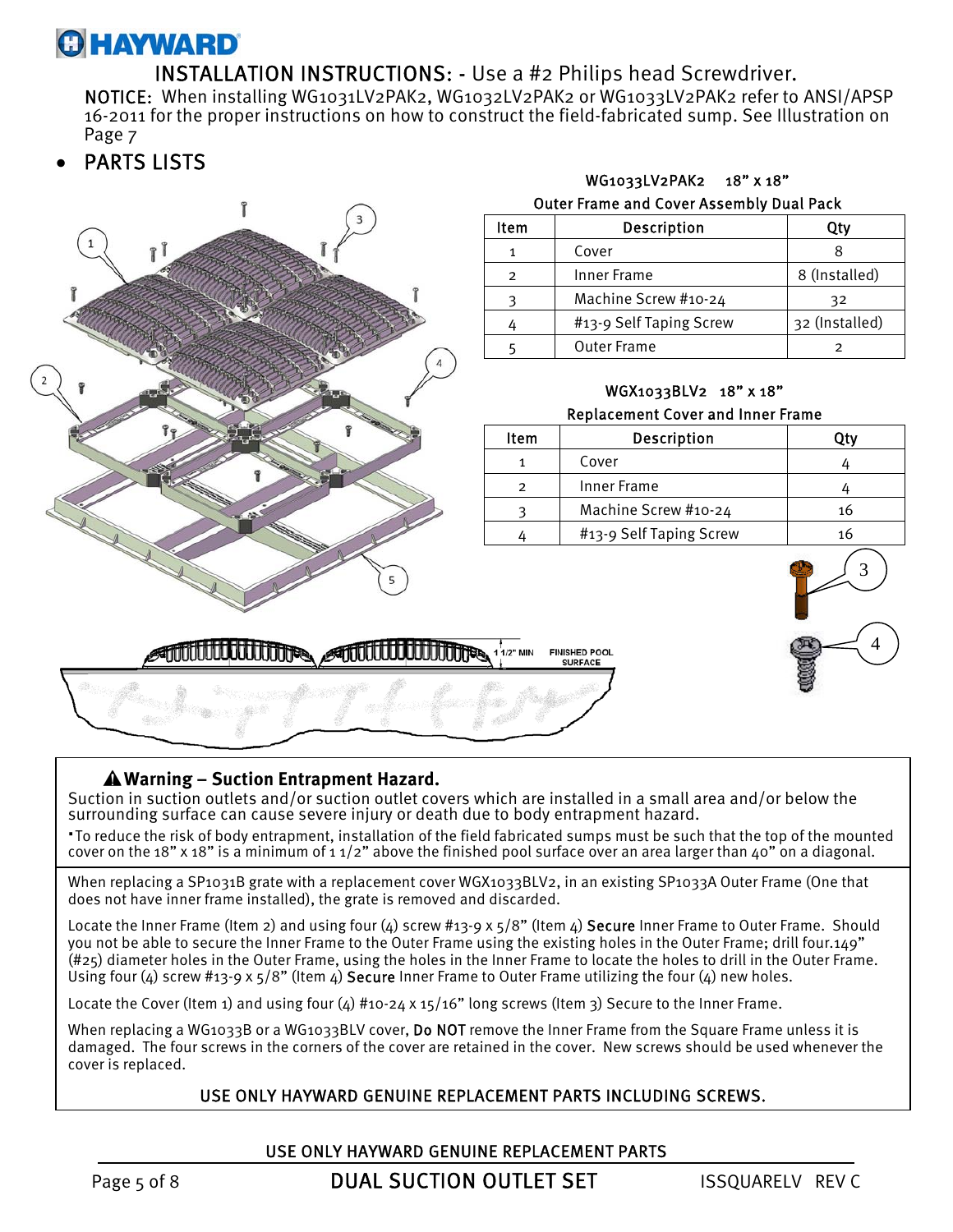

# HAYWARD® Pool Products Limited Warranty

To original purchasers of this equipment, Hayward Pool Products, Inc. warrants its Suction Outlet Frames and Covers to be free from defects in materials and workmanship for a period of ONE (1) year from the date of purchase, when used in single family residential applications.

The limited warranty excludes damage from freezing, negligence, improper installation, improper use or care or any Acts of God. Parts that fail or become defective during the warranty period shall be repaired or replaced, at our option, within 90 days of the receipt of defective product, barring unforeseen delays, without charge.

Proof of purchase is required for warranty service. In the event proof of purchase is not available, the manufacturing date of the product will be the sole determination of the purchase date.

To obtain warranty service, please contact the place of purchase or the nearest Hayward Authorized Service Center. For assistance on your nearest Hayward Authorized Service Center please visit us at www.hayward.com.

Hayward shall not be responsible for cartage, removal, repair or installation labor or any other such costs incurred in obtaining warranty replacements or repair.

The Hayward Pool products warranty does not apply to components manufactured by others. For such products, the warranty established by the respective manufacturer will apply.

The express limited warranty above constitutes the entire warranty of Hayward Pool Products with respect to its' pool products and is in lieu of all other warranties expressed or implied, including warranties of merchantability or fitness for a particular purpose. In no event shall Hayward Pool products be responsible for any consequential, special or incidental damages of any nature.

Some states do not allow a limitation on how long an implied warranty lasts, or the exclusion of incidental or consequential damages, so the above limitation may not apply to you. This warranty gives you specific legal rights, and you may also have other rights, which vary from state to state.

> Hayward Pool Products 620 Division Street

\*Supersedes all previous publications. Elizabeth, NJ 07207

USE ONLY HAYWARD GENUINE REPLACEMENT PARTS

Page 6 of 8 **DUAL SUCTION OUTLET SET** ISSQUARELY REV C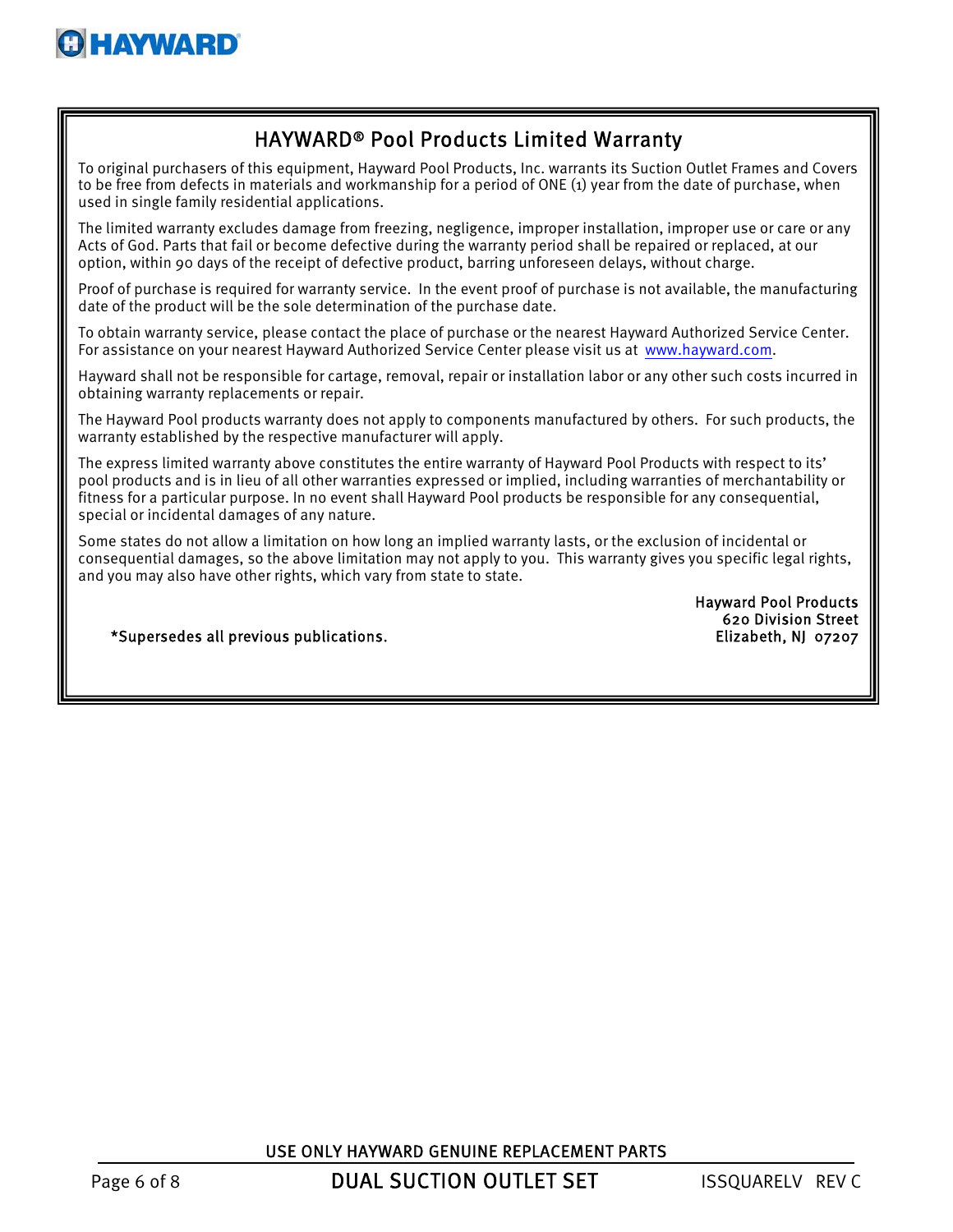

# Field built sumps must be built in accordance with the following:



#### GENERAL NOTES:

- (a) D= inside pipe diameter.
- (b) All dimensions shown are minimums.
- (c) A broken line (-----) indicates suggested sump configuration.